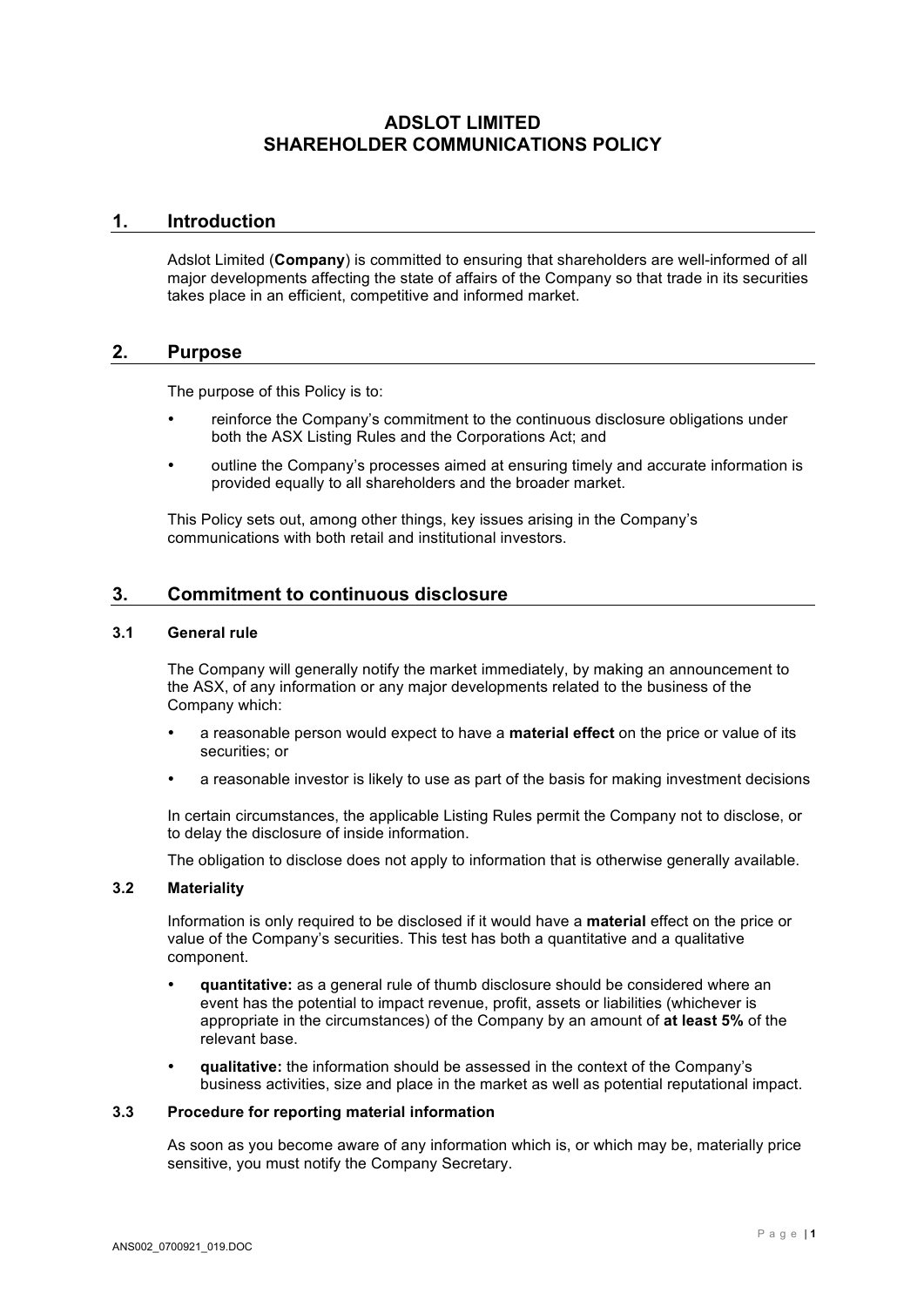If you are in doubt as to whether information you possess is materially price sensitive, you must always contact the Company Secretary.

## **3.4 Disclosure of information to the market**

The decision of whether or not to disclose information will be made by the Chief Executive Officer in consultation with the Chairman, Chief Financial Officer and Company Secretary (as appropriate).

If it is decided that the information is materially price sensitive (and no relevant exception applies) such that a disclosure should be made, the Company Secretary is generally responsible for all continuous disclosure communications with the ASX.

No price sensitive information may be released to any person (for example, shareholders or the media) until the Company has given the information to the ASX **and** received an acknowledgement that the ASX has released the information to the market

## **4. Communicating with the market**

## **4.1 Types of communication**

The following list sets out common categories of information which the Company releases to the market from time to time:

- half-year and full year reports:
- quarterly reports;
- announcements to the ASX (of other significant developments affecting the Company);
- communications regarding Annual General Meetings (and other general meetings as may be held by the Company from time to time).

This information will be posted to the Company's website (www.webfirm.com) as soon as possible following its release to the market.

#### **4.2 Authorised Spokespersons**

The only Company officers and employees authorised to speak on behalf of the Company to the market (**Authorised Spokespersons**) are the persons from time to time holding the following offices:

- Chairman
- Chief Executive Officer
- **Chief Financial Officer**
- Company Secretary

Authorised Spokespersons may clarify information that the Company has released publicly through the ASX, but are not permitted to comment on any material price sensitive issues that have not already been disclosed to the ASX.

#### **4.3 Responding to shareholder and media queries**

The following guidelines apply in relation to responding to queries from shareholders (particularly retail shareholders) or the media:

- as a general rule, no information should be released which is not already in the public domain;
- if you are approached for information, you should obtain the person's name and contact number, the organisation they represent (if applicable), and a general outline of information required without responding to the questions or issues raised; and